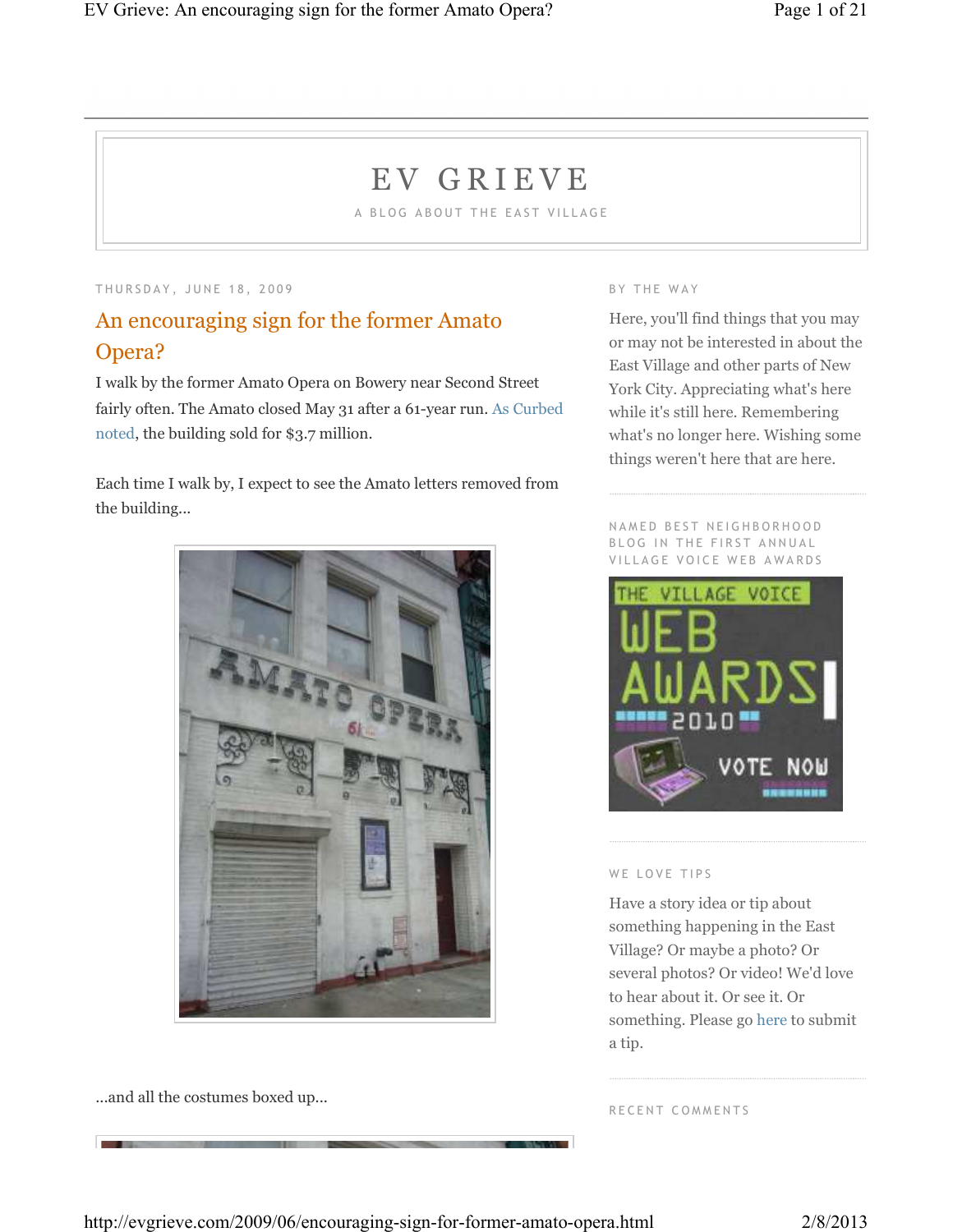



Still, I have some hope for this space. The Real Deal reported in late January that the building's new owner wants another theater to occupy the ground floor.

Plus! I find this encouraging: This commemorative plaque went up at the Amato this week.



VH McKenzie commented on Ice Capades: *love.*

THE NOTORIOUS L.I.B.E.R.A.T.I.O.N. commented on Snow Mobile: *So cute.*

VH McKenzie commented on Snow Mobile: *Snowman hood ornament - why haven't we thought of this before now? Perfection.*

Anonymous commented on Snow Mobile: *Nice clean wholesome non phallic fun with snow.* 

Robin Milim commented on How Can I Really Be Expected To Post: *Gotta get the bread and milk! LOL, this is hysterical -…*

MaddMaxx commented on Silent Pro 7 Eleven Collective Launches: *YIKES! I hope they don't sell corn dogs; I'd suspect some undigested little kernels would…*

Anonymous commented on Sad Saga Of Ninos Pizza 20 Comes To End: *Nino's, you were my pizza for 25 years. When I came down the block one day to get a pizza and…*

Anonymous commented on How Can I Really Be Expected To Post: *oh noes! it is snowing in the winter! hope it is not hot in July!!*

↑ Get Recent Comments Widget

#### SUBSCRIBE NOW



F A C E B O O K B A D G E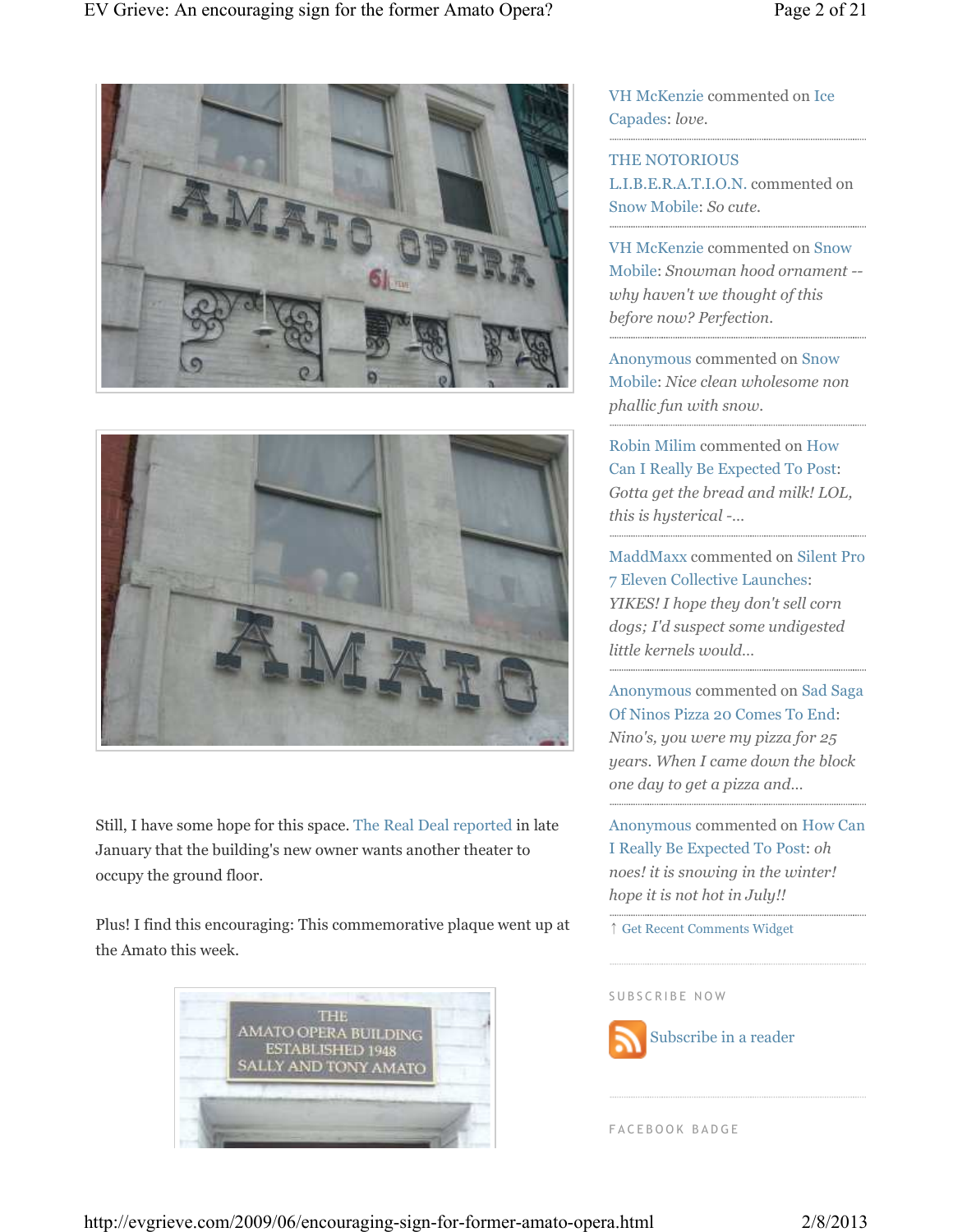



Create Your Badge



NEITHER MORE NOR LESS (2006-2 0 1 1 )



#### SITES OF NOTE

Jeremiah's Vanishing New York The Grumbler Neither More Nor Less Nadie Se Conoce Flaming Pablum The Vanishing City Save the Lower East Side Mosaic Man Trail

Would anyone bother with a plaque if the building was going to turn into, say, a condo?

#### **For further reading**:

Amato Opera (Jeremiah's Vanishing NY)

 $\begin{bmatrix} 1 & 0 \\ 0 & 0 \end{bmatrix}$  SHARE  $\begin{bmatrix} 1 & 0 \\ 0 & 0 \end{bmatrix}$ 

POSTED BYGRIEVEAT7:00 AM LABELS:AMATO OPERA,EAST VILLAGE STREETSCENES,THE BOWERY

#### **5 C O M M E N T S :**

Bowery Boogiesaid...

good point. let's hope there's no demolition.

JUNE 18, 2009 AT 9:45 AM



#### Gogglasaid...

Encouraging...it would be nice to see preservation of some of the original elements.

JUNE 18, 2009 AT 10:37 AM

#### **B** Jeremiah Mosssaid...

a very good sign indeed!

JUNE 18, 2009 AT 1:54 PM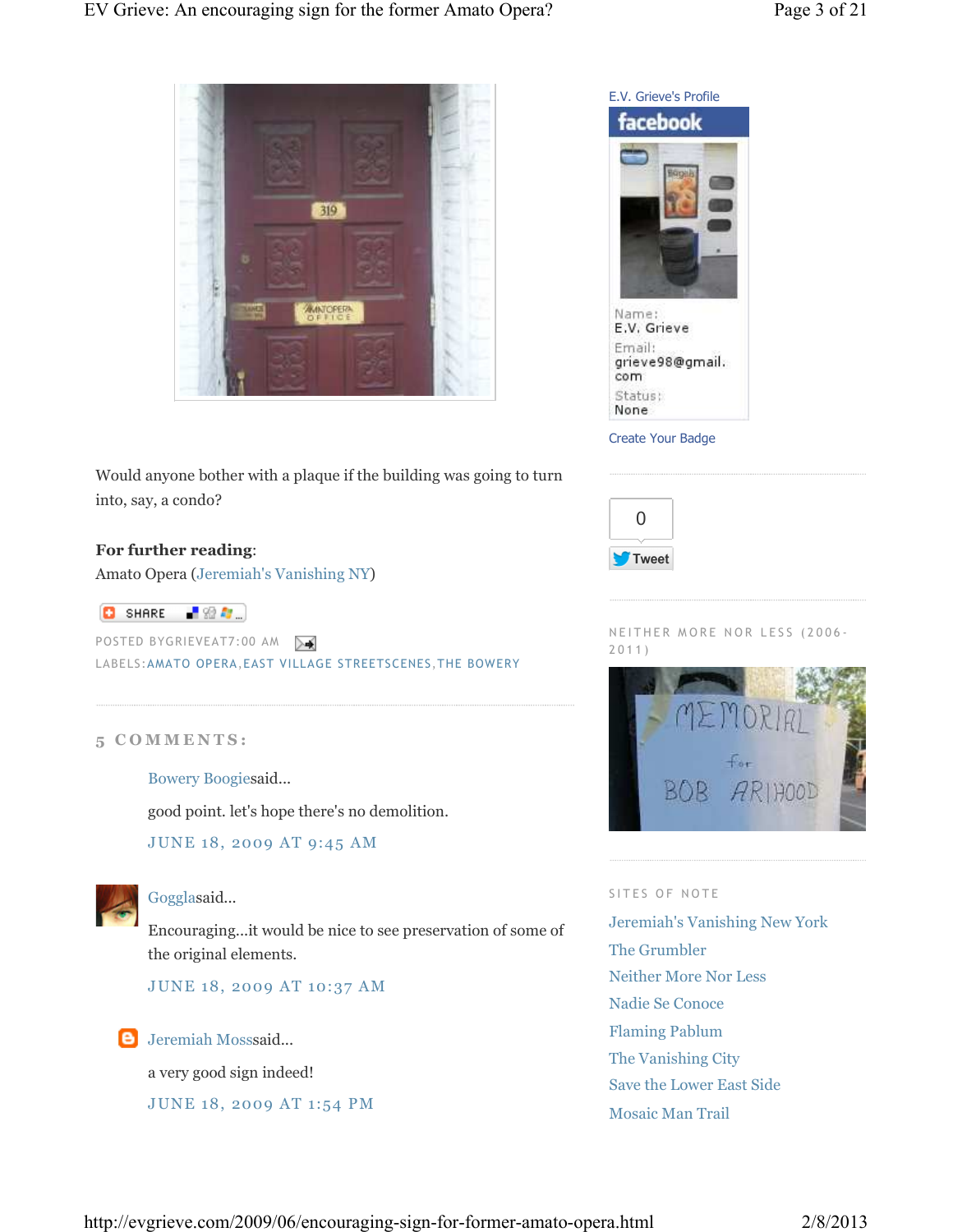| Anonymous said                                               |      |                   | <b>Runnin' Scared/Village Voice</b>   |
|--------------------------------------------------------------|------|-------------------|---------------------------------------|
| I hate to be the bearer of bad news, but the same guy who    |      |                   | <b>EV Heave</b>                       |
| owns the illegal hotel next to the Hell's Angels bought this |      |                   | <b>New York Shitty</b>                |
| building, too.                                               |      |                   | <b>City Room</b>                      |
| JUNE 18, 2009 AT 4:11 PM<br>EV Grievesaid                    |      |                   | New York Observer/Real Estate         |
|                                                              |      |                   | <b>STUPEFACTION</b>                   |
|                                                              |      |                   | <b>BoweryBoogie</b>                   |
| Steve Croman of Croman Real Estate?                          |      |                   | Nonetheless (former Esquared)         |
| JUNE 19, 2009 AT 3:04 PM<br>Post a Comment                   |      |                   | The East Village History Project      |
|                                                              |      |                   | The Lo-Down                           |
|                                                              |      |                   | GammaBlog                             |
| <b>LINKS TO THIS POST</b>                                    |      |                   | <b>East Village Radio</b>             |
|                                                              |      |                   | The Gog Log                           |
| <b>Create a Link</b>                                         |      |                   | <b>Tripping With Marty</b>            |
| <b>Newer Post</b>                                            | Home | <b>Older Post</b> | <b>Marty After Dark</b>               |
|                                                              |      |                   | <b>Occupy East 4th Street</b>         |
| Subscribe to: Post Comments (Atom)                           |      |                   | <b>Escape Stuy Town</b>               |
|                                                              |      |                   | $\mathbf{j} \, \mathrm{d} \mathbf{x}$ |
|                                                              |      |                   | <b>NoHo News</b>                      |
|                                                              |      |                   | <b>Steven Hirsch</b>                  |
|                                                              |      |                   | Crustypunks                           |
|                                                              |      |                   | Off The Grid/GVSHP                    |
|                                                              |      |                   | <b>James Maher Photography</b>        |
|                                                              |      |                   | <b>EV Transitions</b>                 |
|                                                              |      |                   | NY Through the Lens                   |
|                                                              |      |                   | The Space at Tompkins                 |
|                                                              |      |                   | <b>NearSay East Village</b>           |
|                                                              |      |                   | NYC the Blog                          |
|                                                              |      |                   | <b>NabeWise</b>                       |
|                                                              |      |                   | <b>East Village Podcasts</b>          |
|                                                              |      |                   | The Bowery Boys                       |
|                                                              |      |                   | Twerking Hard in the East Village     |
|                                                              |      |                   | <b>Not for Tourists</b>               |
|                                                              |      |                   | <b>Hotel Chelsea Blog</b>             |
|                                                              |      |                   | <b>Ephemeral New York</b>             |
|                                                              |      |                   | NewYorkology                          |
|                                                              |      |                   | Save St. Brigid's                     |
|                                                              |      |                   | This Ain't the Summer of Love         |
|                                                              |      |                   | <b>Metroblogging NYC</b>              |
|                                                              |      |                   |                                       |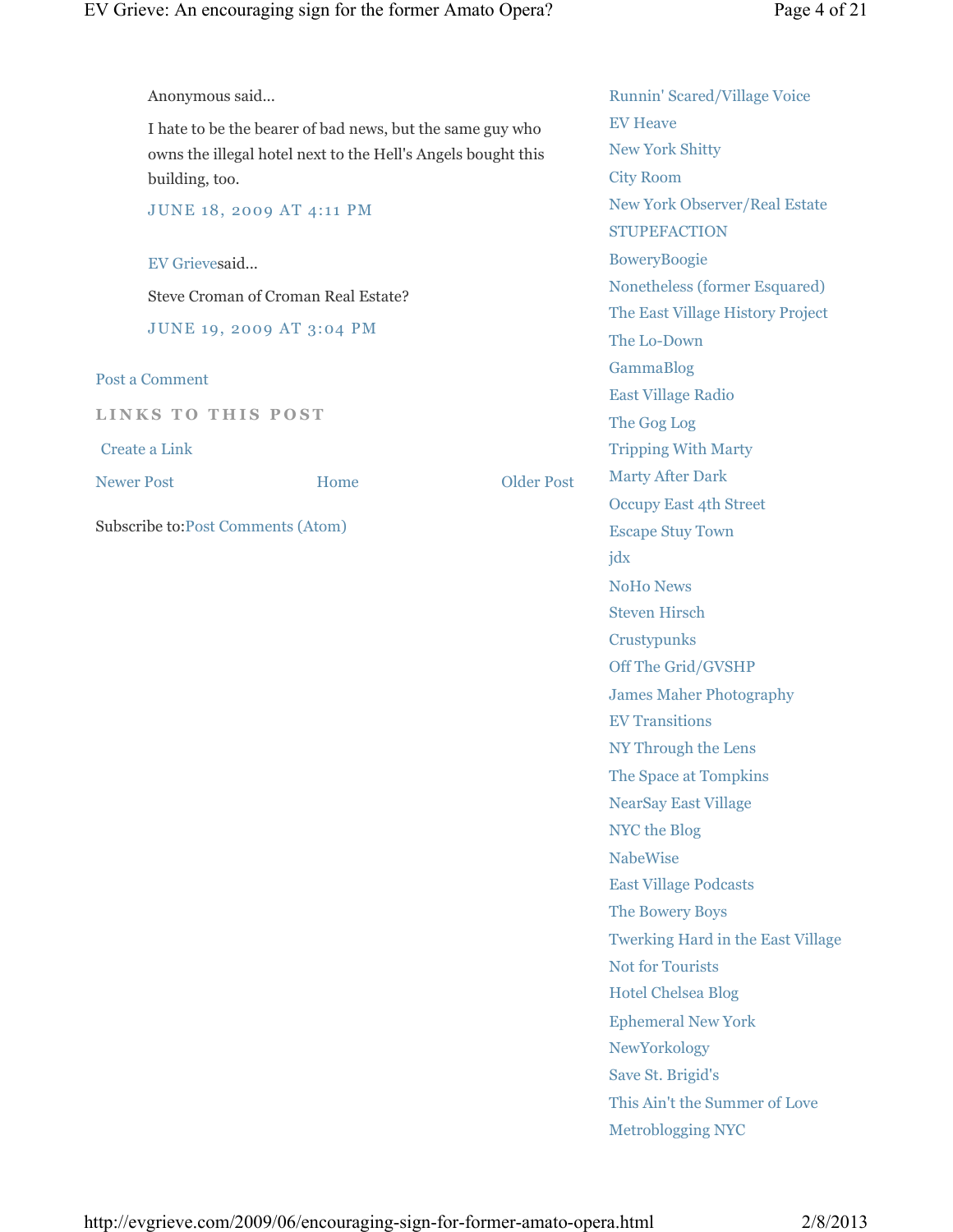

Bank the Nine The Shadow The Villager Curbed Eater The Real Deal Gothamist Eugene Merinov Photography Lost City Forgotten New York Blah Blog Blah Daily Session HUNTER-GATHERER Greenwich Village Daily Photo Fading Ad Blog Kinetic Carnival (Coney Island) Wonderful and Delicious Blog About Town NYC Taxi Photo Queens Crap East of Bowery Scouting New York Slavs of New York Street Level Nathan Kensinger Photography Fine Blog Slum Goddess LITTLE STORIES AND MAYBE POEMS FROM NOW AND THEN Washington Square Park Patell and Waterman's History of New York Idealist in NYC Daily Intel Grub Street With Leftovers Melanie Melanie 2 Food Bank For New York City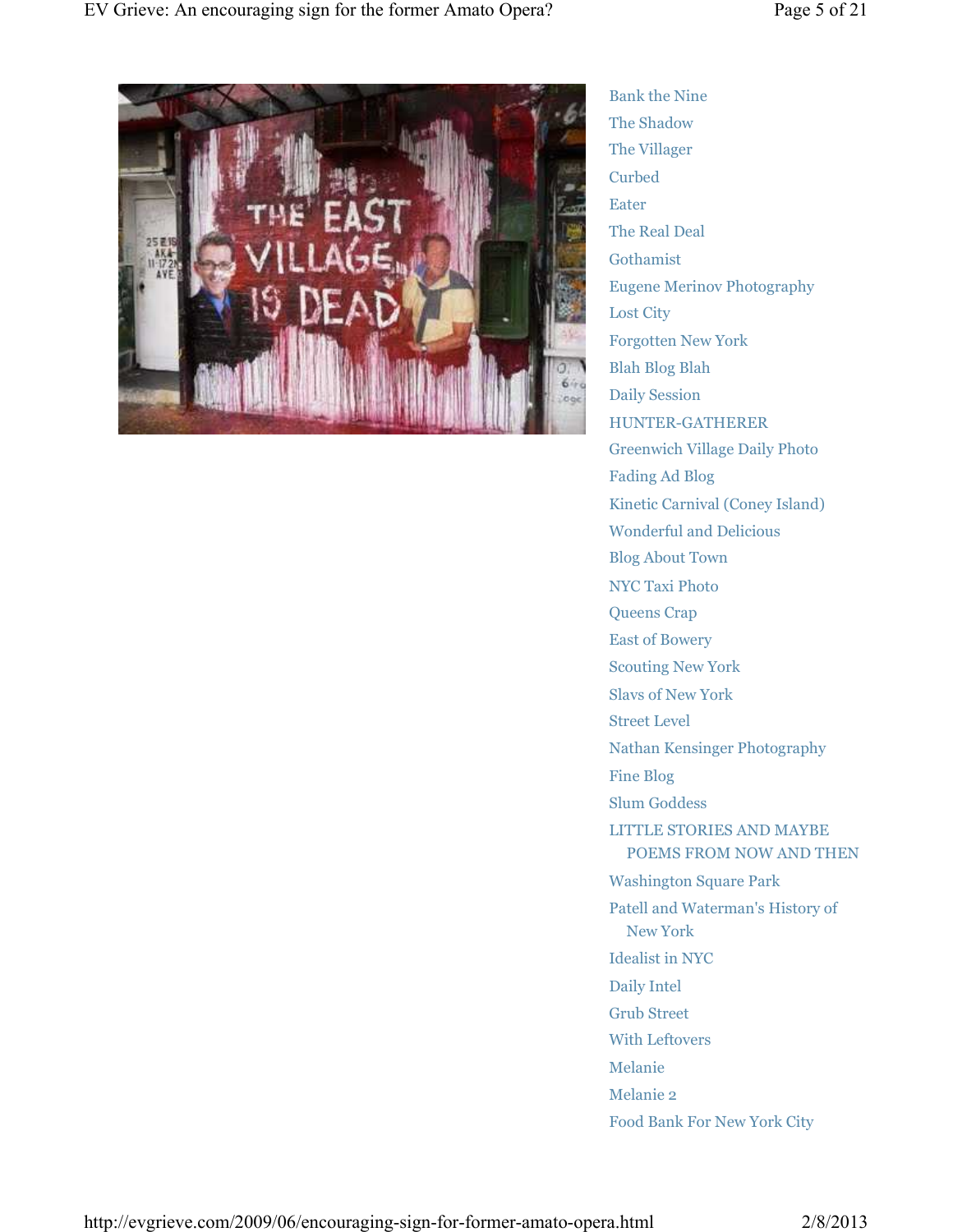Gotham Lost and Found John Penley photo blog Roosevelt Islander Bowery Alliance of Neighbors East Village Eats Joonbug/Cultivated

#### BLOG ARCHIVE

- $\blacktriangleright$  2013 (350)
- ► 2012 (3348)
- $\blacktriangleright$  2011 (3661)
- ► 2010 (3047)
- ▼ 2009 (2491)
	- ► December(211)
	- ► November(210)
	- $\blacktriangleright$  October(172)
	- ► September(186)
	- $\blacktriangleright$  August(198)
	- $\blacktriangleright$  July(233)
	- ▼ June(230)

The Superdive Diaries

NYU de-dorms 200 Water St.; preps the 12th Street ...

12th Street's field of barbed wire

Summer is an "ideal time" for St. Brigid's renovat...

There's probably a very good explanation why a sig...

Why Cooper Union can thank the Chrysler Building f...

Bunny bin Laden

ABC No Rio receives city money for new home

Waiting for a sweet taste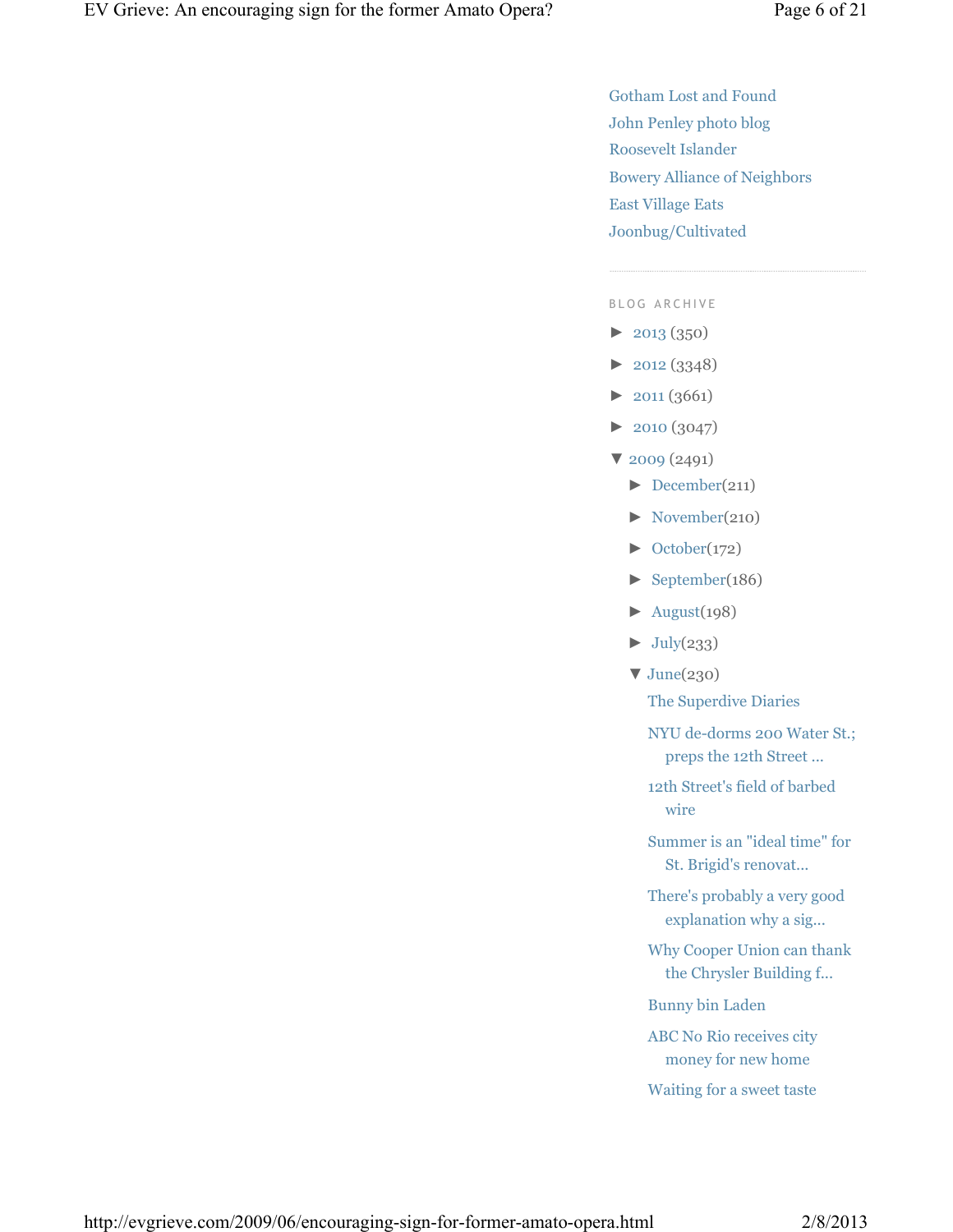Coming soon to Avenue A: Mary O's

Coming soon to Avenue A: "Best taco shop and bouti...

A new twist on the Man With Van moving wars

On the liquor license agenda in July: Iggy's and o...

Trash and Vaudeville pays its respects

Noted

Something other than a bar opens on Avenue A

NYU looking to run Greenwich Village out of town

Somewhere over Fifth Street

More photos of last night's sky

When you're out this weekend, please buy something...

Meanwhile, what you can do outside today

EV Grieve Etc.: Mourning Edition

Seven photos of the sky taken between 6 p.m. and 9...

Cole Comfort

EV Grieve Etc.: Mourning Edition

At Superdive

Reindeer games

Please place bottles, cans and pink boas in the bl...

Why you won't be able to find any hair spray on Lo...

The plan to save what's left of the Bowery

Grand opening for 52E4!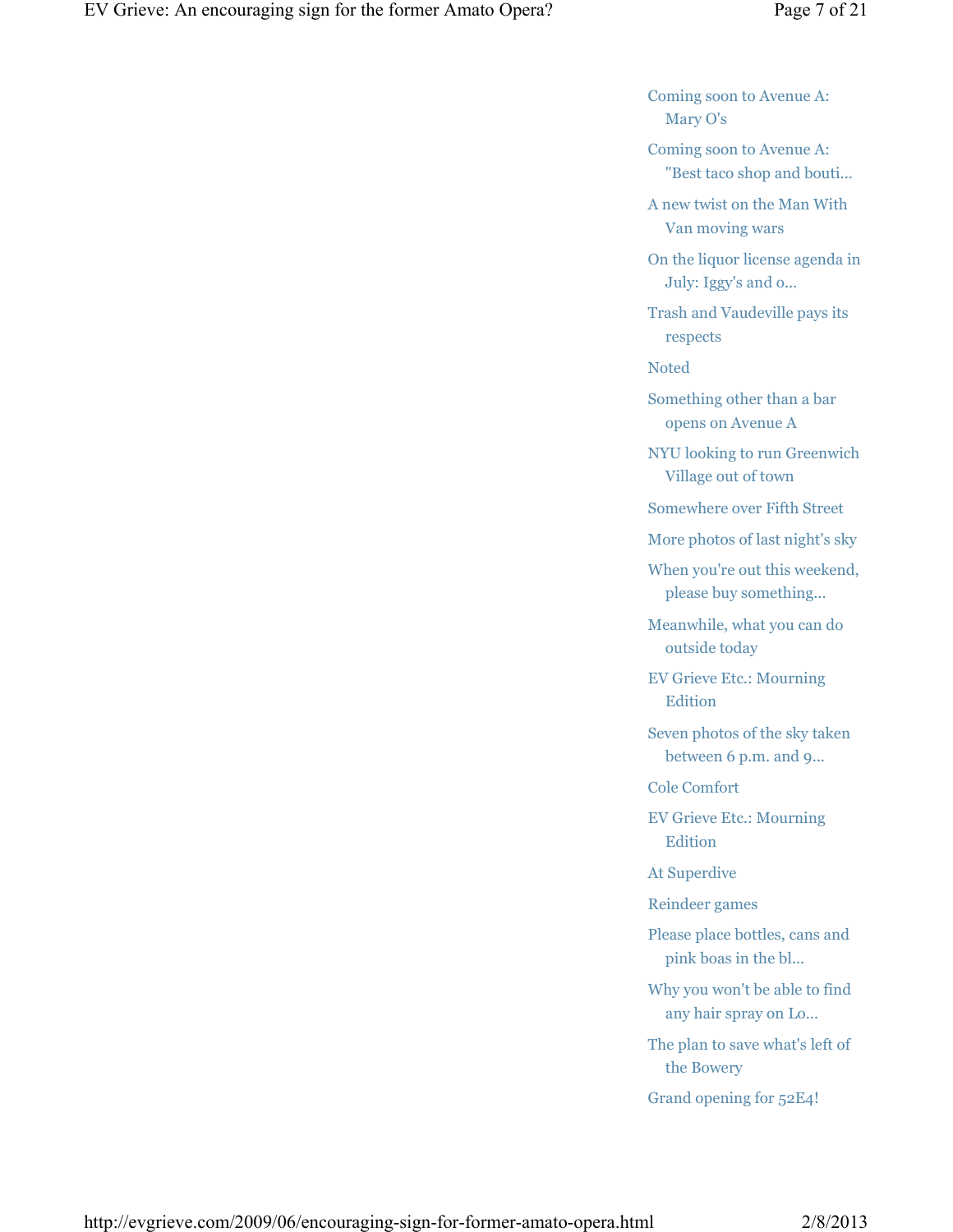ConEd repairs treacherous sidewalk

EV Grieve Etc.: Mourning Edition

Evening recap: The possibility of a building colla...

Report: City inspectors give Mott Street building ...

But is R-Pattz OK??????????

Trash and treasure at Bullet Space

No. 2 to go

Wedding notes

273 Mott St. in danger of collapsing; Robert Patti...

Another new bar for Avenue A

On the hunt for a dive bar with "interesting beers...

CB3 didn't approve a liquor license for Superdive;...

Feels as if we just wrote a post like this

Ohhhing and aahhing

I want to go to the beach

Baoguette expands its empire to the Financial Dist...

Update on the Lower Eastside Girls Club: Groundbre...

Glitter Gulp continues prepping for grand opening ...

Cooper Union still looking for a store (plus, we c...

52E4 gets some stairs

A short history of Citi-Spaces at Second Avenue an...

Watching the St. Mark's sinkhole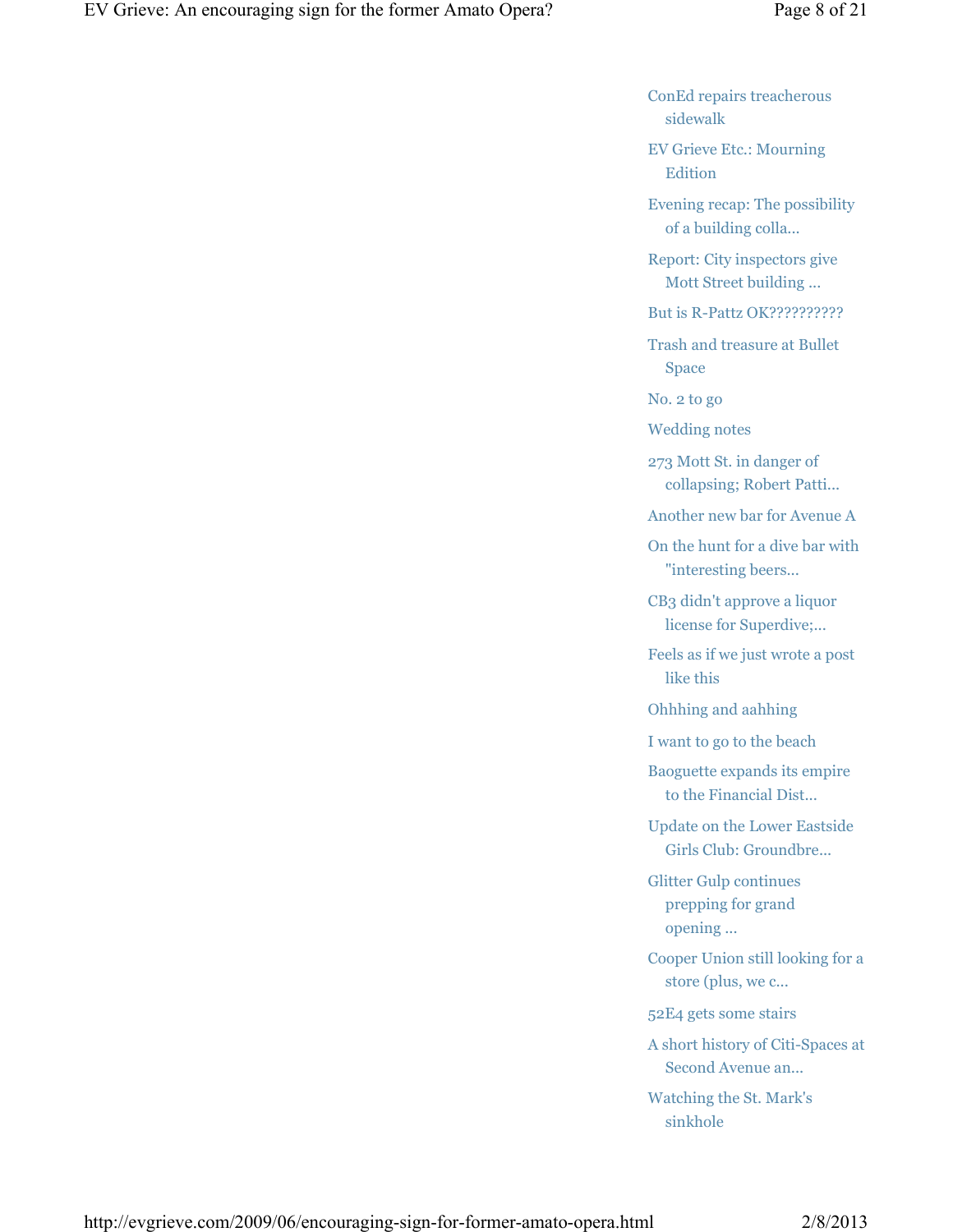Gunshots on Fourth Street and Avenue B Saturday af...

Superdive: "a total shitshow" and "impressively ch...

Meat pies and sausage rolls coming to St. Mark's P...

Superdive is opening Thursday or Friday, the 25th ...

The accident waiting to happen happened

Banks showing more attitude with ATM fees

Trash Station

Space available at 319 E. 10th St. (and don't forg...

Anti-ramen graffiti remains at former Love Saves t...

That bus on Houston

Noted

The Times mourns the Mayor of Seventh Street

Village X closes on St. Mark's Place: Tourists wil...

In case you forgot what it looks like

Street fair!

The Post's headline is "Caw 911"

Yes!

Superdive: "Should be condemned"

Noted

"Killer's Kiss" at midnight

EV Grieve Etc.: Mourning edition

Report: Police continue investigation into death o...

Bill Binzen's "Tenth Street"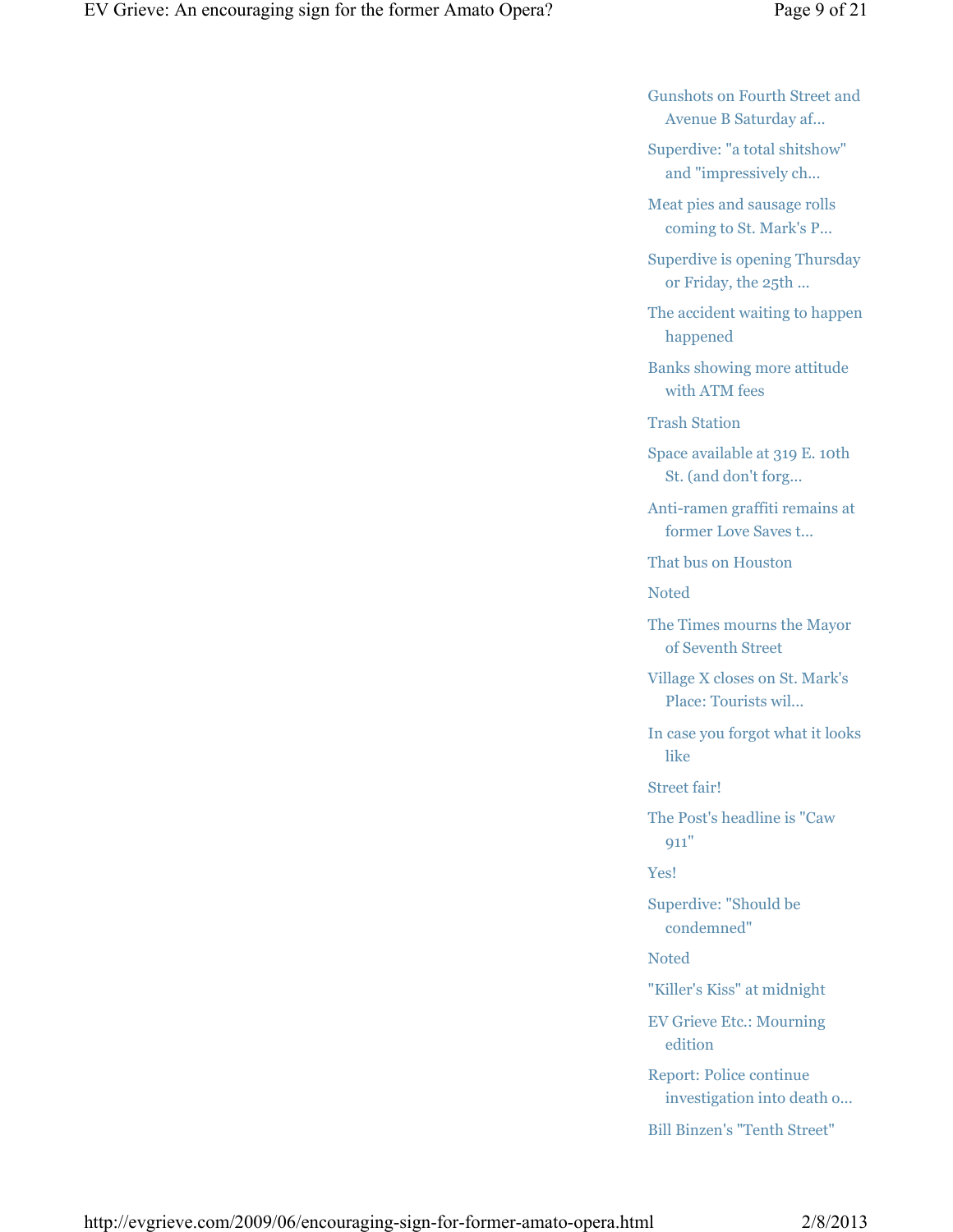Former construction company becoming a two-family ...

Office space at former site of Waldorf Hysteria?

Dumping Bloomberg

Noted

East Village, please meet your new nightmare

An encouraging sign for the former Amato Opera?

Speaking of the Bowery...

Still speaking of the Bowery

Jimmy McMillan campaigns in the East Village last ...

Breaking: Lower East Side is NYC's "hottest nightl...

One way of dealing with roofparty snobs, courtesy...

The ramenators remove the wood

EV Grieve Etc.: Mourning edition

Looking at the "Lower East Side: An Endangered Pla...

Easy as One Two Three

Yogurt and cherries on St. Mark's Place

Perhaps they spent all the money on the renovation...

The ramenating continues

Dog day afternoon

Waiting on a friend

News from other East Villages: Shots fired at a pa...

Report: CBGB settlement case comes to a close

The Hells Angels kindly request that hotel guests ...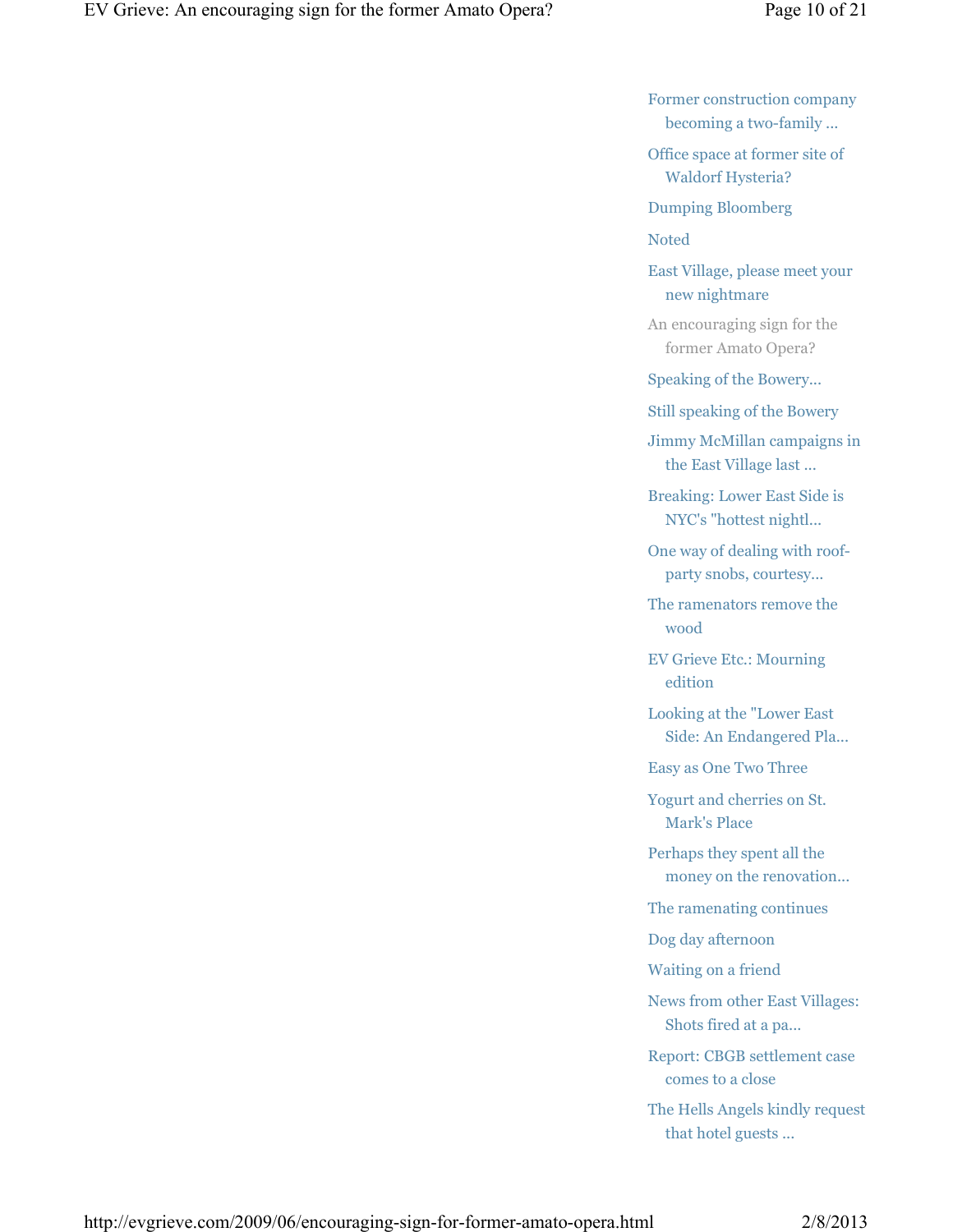Media find people suddenly, suspiciously outraged ...

Gentlemen, this is a headline

Speaking of ads...

Reminder tonight: Meeting for a plan to preserve t...

Noted

Double noted

Beaming up on the Bowery

Albert Hammond Jr. finds someone else to buy his T...

This seems perfectly safe!

The Evolution continues to evolve (sort of)

Yankee Plywood

The Spiderman sightings continue

DBGB signage as pretentious as you'd expect

A quick look inside Keith McNally's new joint on t...

Bread and Butta needs more bread

Things that you will be able to smoke on Avenue B

Noted

Last day for the Virgin Megastore (and why you wil...

Gusher on Third Avenue

A red-tailed hawk on Seventh Street

James Franco vs. Robert Pattinson

True love

About "Loud Fast Jews"

Blood simple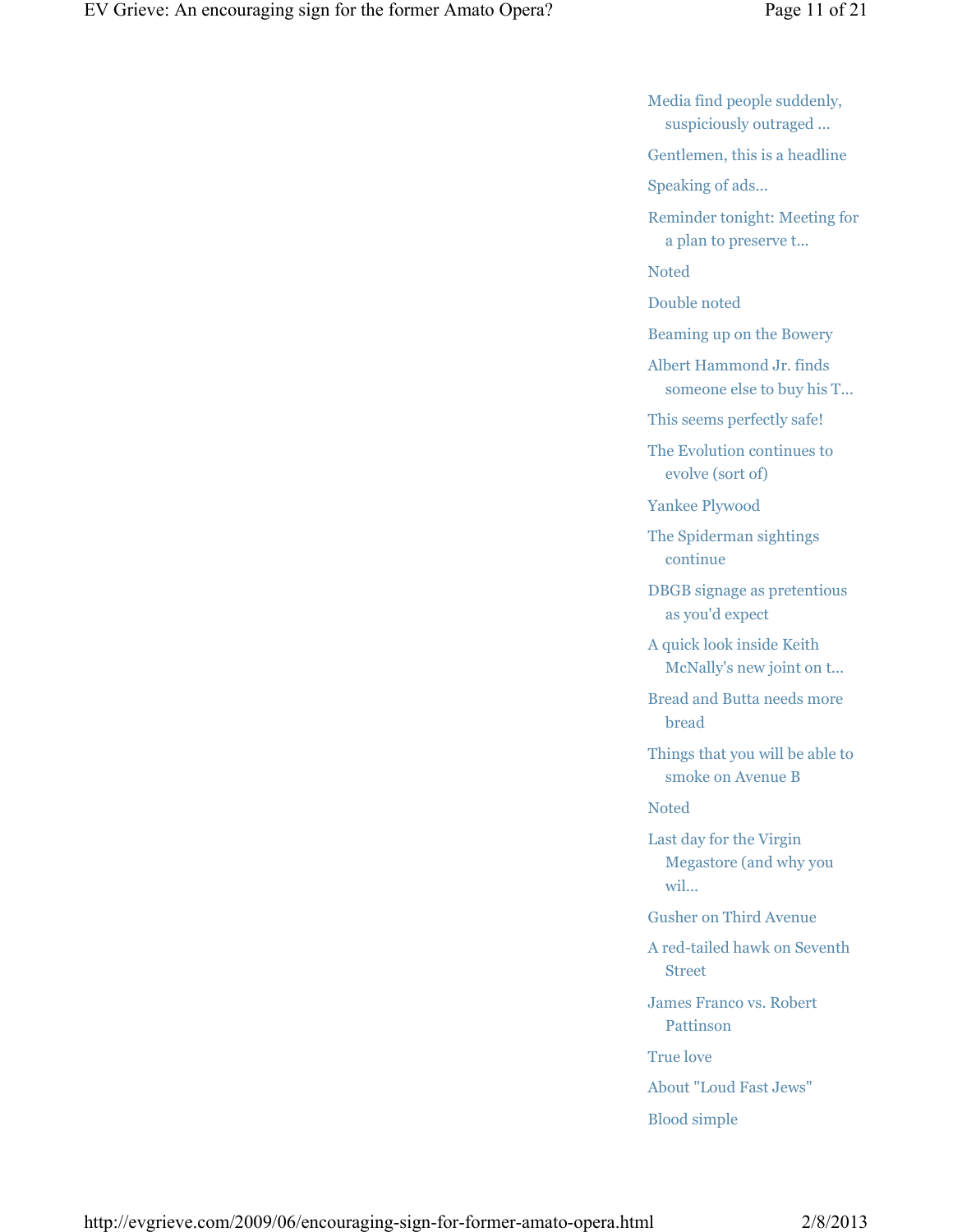Life with those Yelpers: "This is one store I woul...

An FYI (FroYo Information)

From the EV Grieve Reader Mailbox

Automated Thief Machine

Vanity Fee

FLicKeR

Get it by the ounce: New FroYo joint now open for ...

Former Five Rose's space gutted

EV Grieve Etc.: Mourning edition

The Post keeps 'em coming

Tompkins Square Park playground completion now set...

The stickers do not come off very easily

Tempo's cheeky new ad

An afterschool special

In case you can't WAIT until tomorrow to watch "St...

Woah is me?

All the Fulton Street Duane Reade news that's fit ...

Butter Lane owner: "We are not turning into a bar!...

St. Brigid's and Matt Dillon, together again?

Your chance to nab a piece of junk from Le Souk

Steve Cuozzo digs DBGB, the Bowery

Dumpster of the day

Speaking of the Lower East Side: A random photo fr...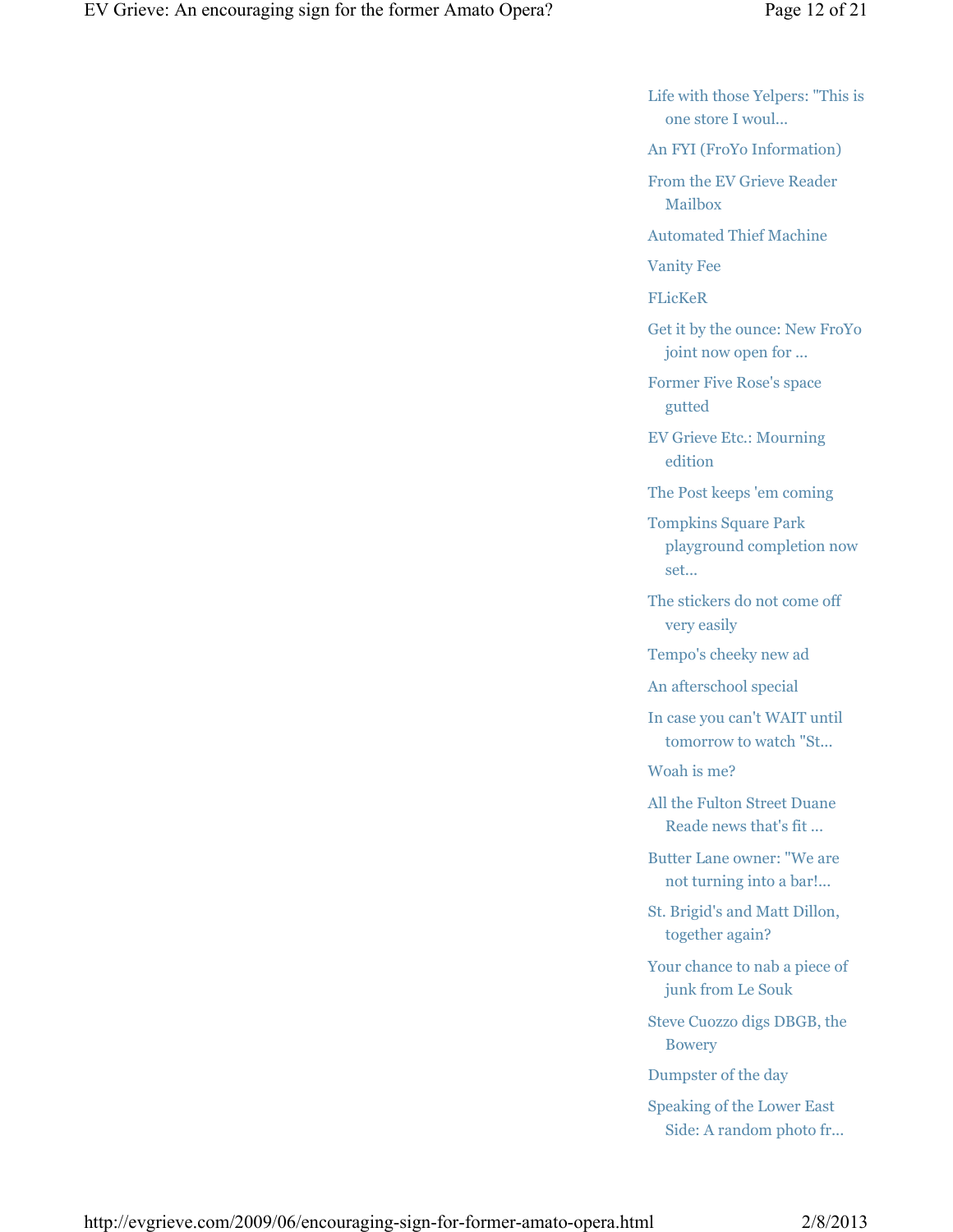#### Noted

Spina opens

Report: Bogus help wanted ads fill Hoboken with Ne...

EV Grieve Etc.: Mourning edition

Weather on the run

"Is Butter Lane turning into a bar?"

When there's no more room in the trash for your tr...

"Step Up 3D" is pretty much going to be filming al...

Craigslist ad of the day

The Holiday continues with the cheesy promotions

Every picture tells a story: Rod Stuart strikes ag...

The weekend in review

The final countdown

No anarchy?

Another Italian restaurant for Avenue B

Fierce Pussy on Extra Place

Summer rental

Noted

Former Waldorf Hysteria space getting the plywood

Noted

The motorcycle diaries

Fewer noise complaints to 311 - - except for that i...

Noted

The Times on why NYC corporate law firms are becom...

Street fair!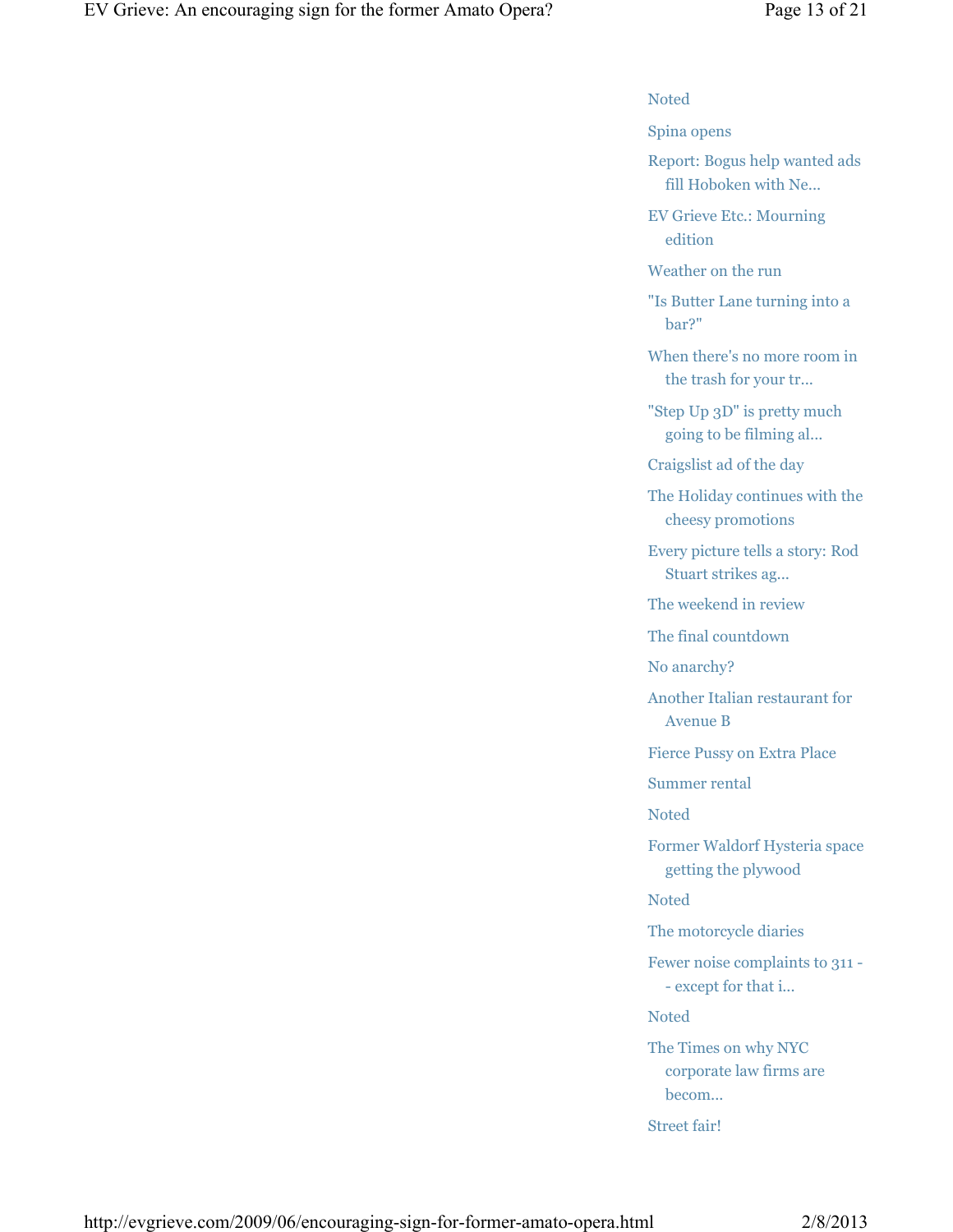Meeting for a plan to preserve the Bowery

Remembering the "Mayor of the LES"

Last year at this time on EV Grieve: The Lower Eas...

Not That Way Anymore

EV Grieve Etc: Mourning **Edition** 

The Scavengers

A quick follow-up to Tuesday night's Cooper Square...

"Some great art was produced in those self-indulge...

Noted

Mourning the loss of the Mayor of Seventh Street

This Pete Wentz Week in Review

From the EV Grieve Weston, Fla. Bureau

Posts that I never got around to posting: Penthous...

Posts that I never got around to posting: Sandra B...

Posts that I never got around to posting: Things y...

Posts that I never got around to posting: White ne...

Posts that I never got around to posting: Did she ...

Posts that I never got around to posting: Drink-an...

Posts that I never got around to posting: Sun roof...

Posts that I never got around to posting: The trai...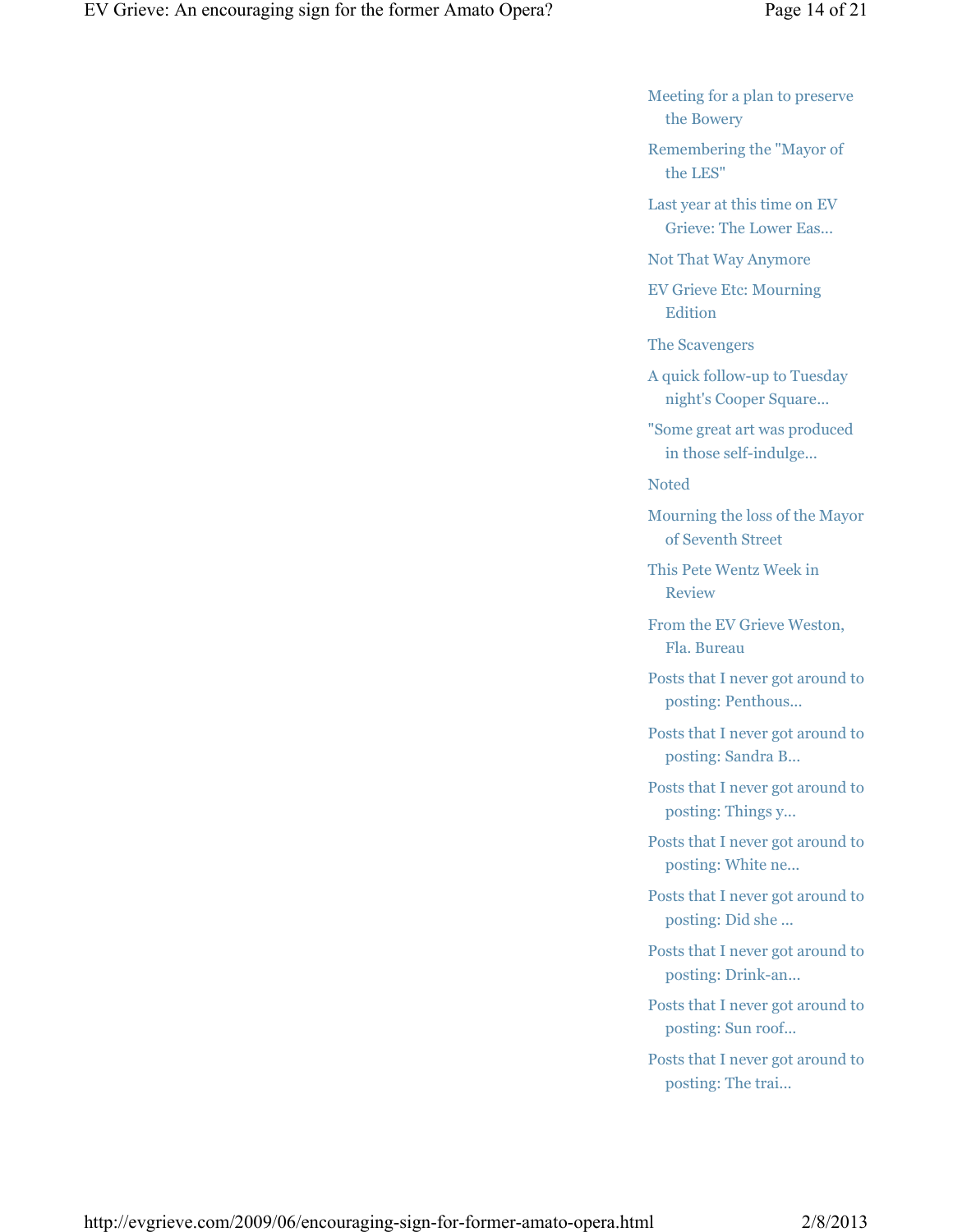- Posts that I never got around to posting: Memories...
- Posts that I never got around to posting: More mov...
- Posts that I never got around to posting: Open bag...
- Posts that I never got around to posting: A blurry...
- Posts that I never got around to posting: The phon...
- EV Grieve Etc: Mourning Edition
- Claim: Tuesday night's DBS Volante Convertible par...
- City's third Caffe Buon Gusto coming to Avenue B
- The scaffolding will return to the front of St. Br...
- Runnin' Scared has more on last Saturday night's a...
- A little bit of Soho in the East Village: From ste...

Human league

- Trainwrecks: Angels & Kings back open last night
- Report: Police charge two teens for robbery on Ave...
- Zips is now Caffe Buon Gusto
- Residents discuss the problems created by the Coop...

#### Noted

- Will there still be a Trainwreck tonight at Angels...
- A letter to readers who use Internet Explorer from...
- In response to recent violence in the East Village...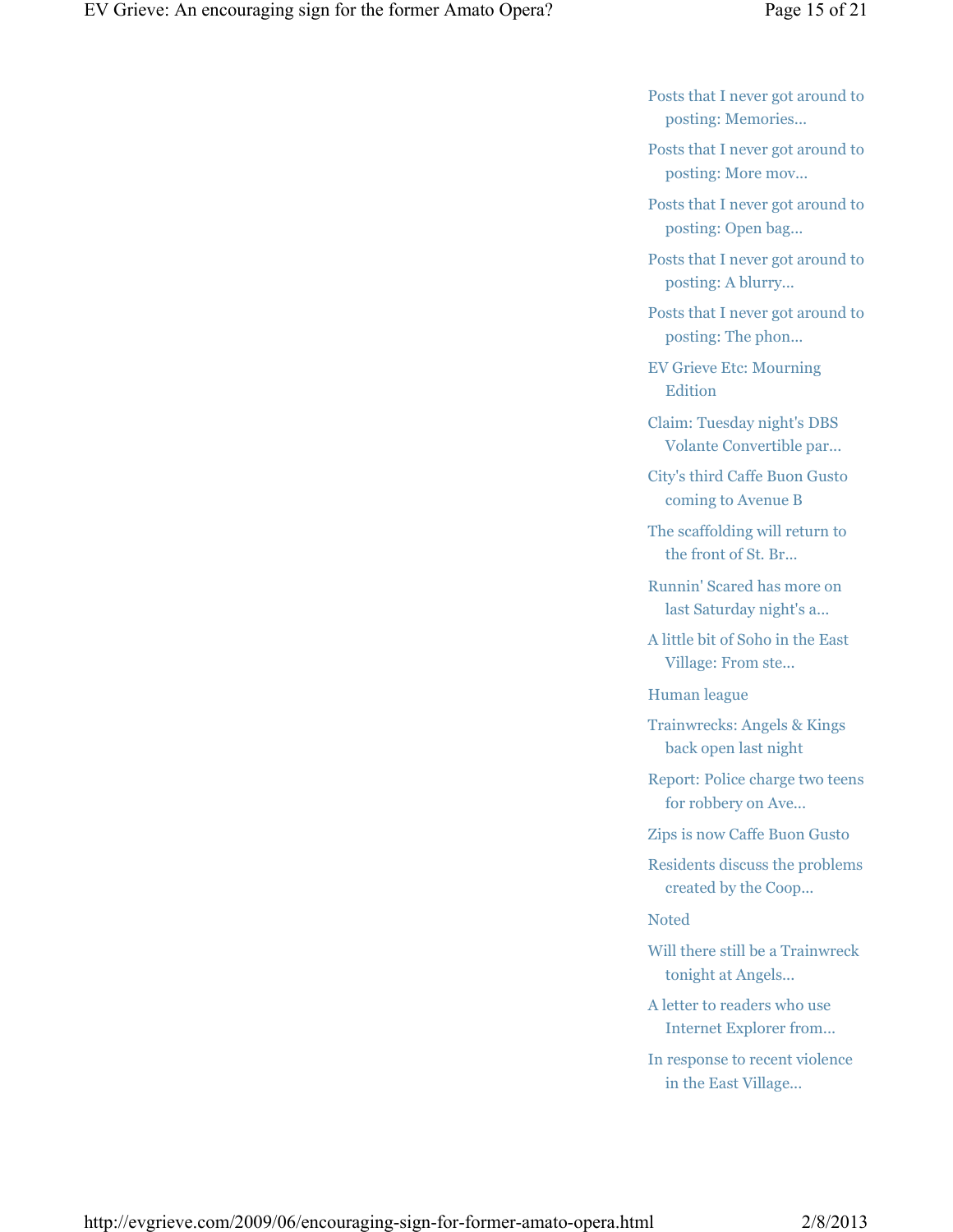LostLES: A celebration of an iconic neighborhood

On the liquor license docket: Butter Lane Cupcakes...

Such as serving alcohol to minors?

I'm lovin' it!

Pearl Street officially a street again -- with a p...

I looked so you don't have to

A Manhattan family that intrigues, intimidates and...

An update on the East Village of Des Moines

Fire trucks at Fifth Street and First Avenue

A lot of motorcycles on the FDR

At 2 x 4: Another bar, another awning?

Weekend in review: Theatre 80 to remain a theater

Noted

Moving into the Coop

Step Up 3D returns to the East Village

Angels & Kings closed today for "maintenance issue...

Jack Black ushers in the return of ads to Third Av...

Mr. C's on C now open

Thai coming to former sad pizza place

- $\blacktriangleright$  May (253)
- $\blacktriangleright$  April (238)
- $\blacktriangleright$  March (208)
- $\blacktriangleright$  February (177)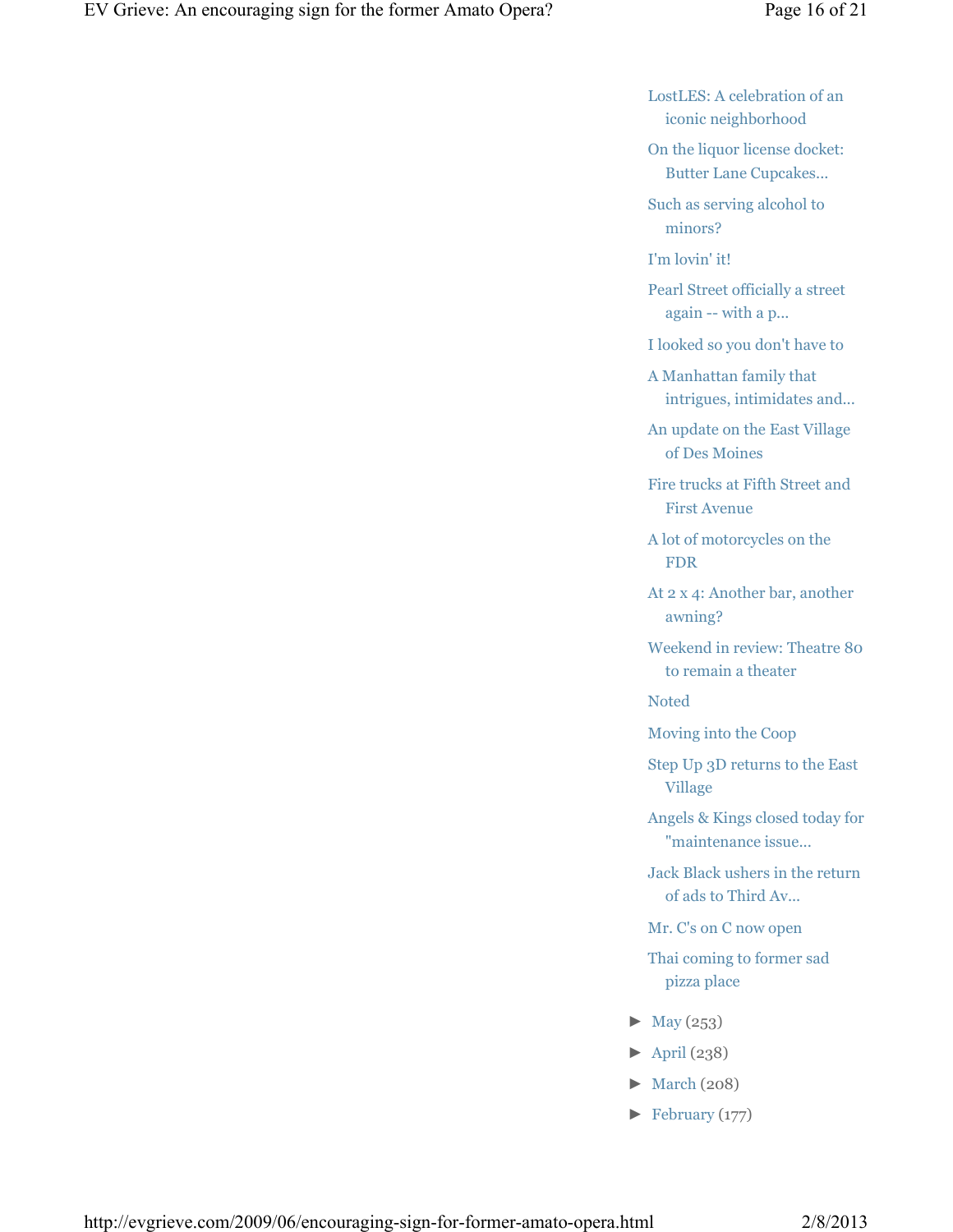- $\blacktriangleright$  January (175)
- ► 2008 (1383)
- $\blacktriangleright$  2007(8)

#### P O P U L A R P O S T S



Updated] There is a woman who has been walking around the East Village topless

NSFW if you keep scrolling In the past two weeks, multiple readers have sent us emails asking if we had seen a woman walking around the ne...



## The East Village rolls out welcome wagon for new **Starbucks**

Spotted on the plywood at the incoming Starbucks on First Avenue and East Third Street ... thanks to jdx for the photos...



## [Updated] We do not know what this is on St. Mark's Place

Spotted by @thestarkonline

on St. Mark's Place between First Avenue and Avenue A ... Uh... Good lord... And in the light of day... A ...



## Everyone loves a really bad meatball sandwich! EV Grieve reader MP sent

this along from outside JoeDough today on First Avenue near St. Mark's ... Heh. And here's the Yelp review fro...



### [Updated] Here comes the East River

East River Park just now... Via EVG reader John...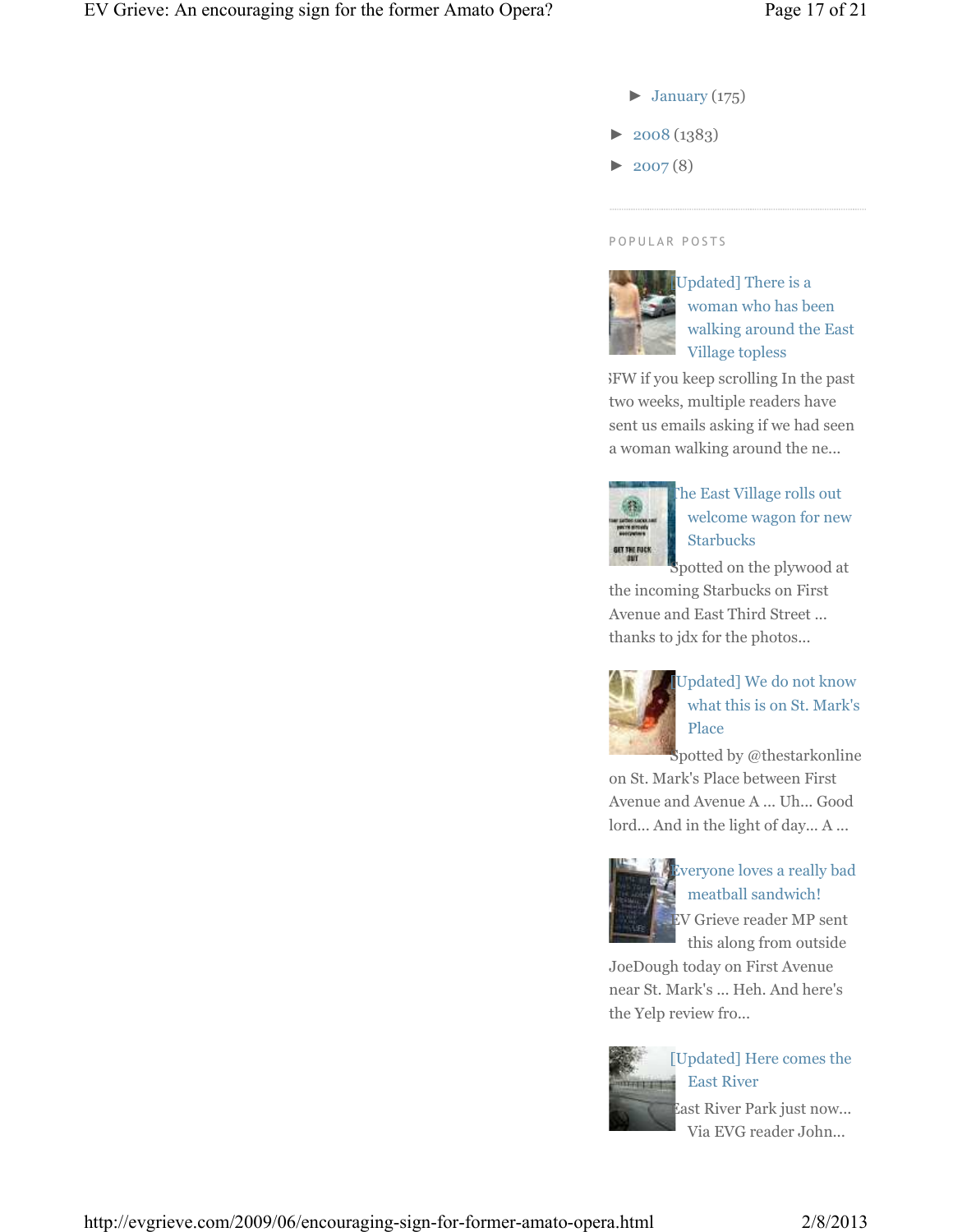...and Crazy Eddie... About 10:30 ... via @ARaeAshcraft ... And 11 a.m. ... v...



Despite plea, landlord doubling rent on East Village family with cancer -stricken 2 year old

1 Sept. 22, members of the community came together to organize a fundraiser called "James Day" in First Park in support of James Panitz . ...



The Holiday Cocktail Lounge is closing Saturday night

[Ben Rosenzweig/ Grub Street ] We feared the worst when 75 St. Mark's Place went on the market last fall . Aside from several apartments, ...



On East Second Street, a sink hole and an Icicle Audi

Thanks to RyanAvenueA for this shot... of a large hole in the middle of Second Street near Second Avenue... Come spring, we'll move the c...



## [Updated] d.b.a. owner Ray Deter in critical condition after bicycling accident

The folks at d.b.a. asked us to share the following message about Ray Deter, who owns dba on First Avenue as well as the locations in Willia...



his was the line for McSorley's at 8:56 a.m., March 17, 2012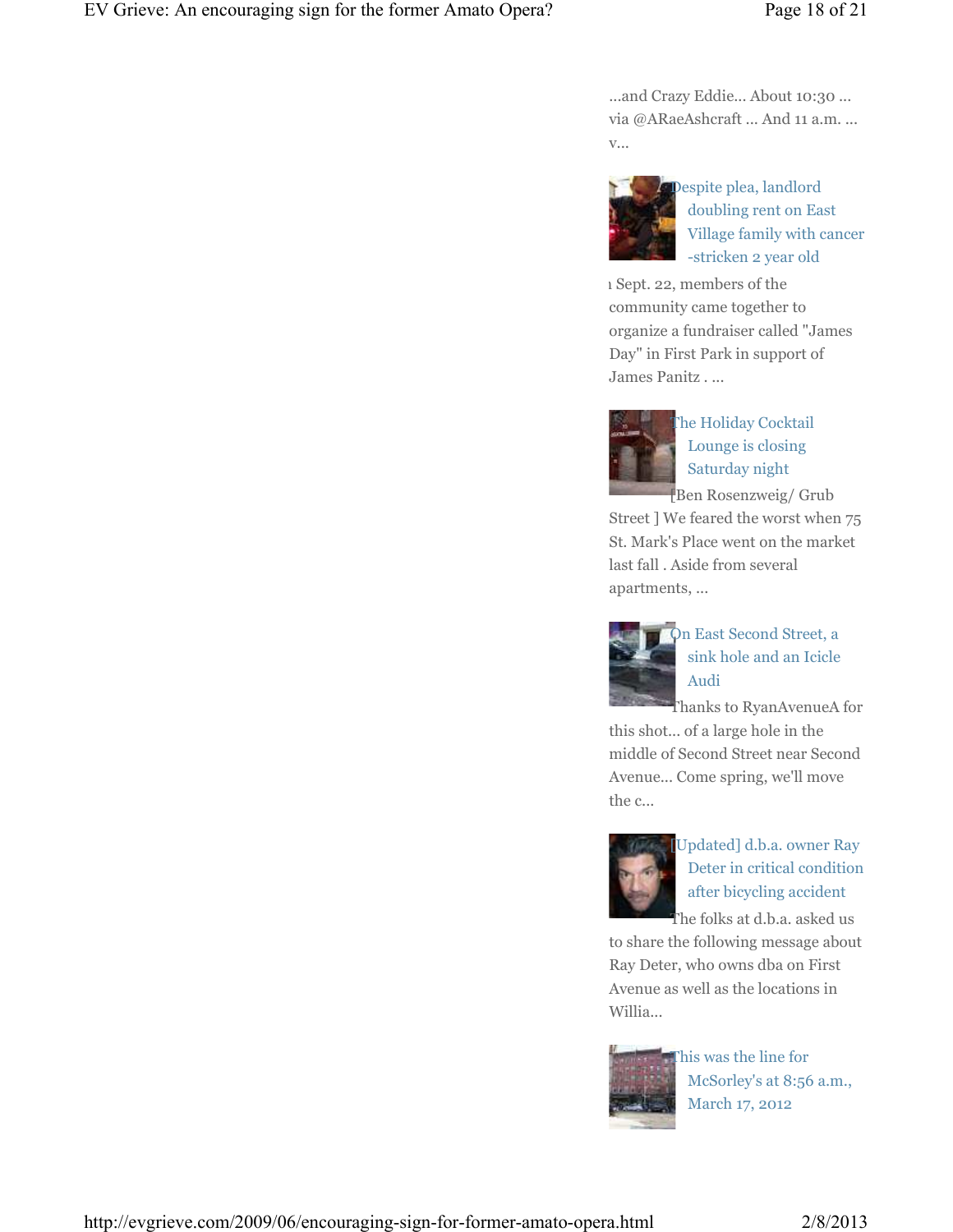Hey, it's St. Patrick's Day. In case you didn't know already because your neighbors have recently discovered the Pogues. Anyway! Forgot to...

#### EV GRIEVE ELSEWHERE

The Huffington PostGothamistGawkerGrub StreetCurbedEaterRacked*The Villager*The Real Deal*Columbia Spectator*

#### C O N T A C T I N F O

Try grieve98 at gmail dot com

#### CONTRIBUTORS

Atomic Blue Glass Bobby Williams Crazy Eddie Dave on 7th EVFlip James Maher jdx Matt\_LES Michael Sean Edwards samo Shawn Chittle Stacie Joy The Long-Lost Intern of EV Grieve

#### HERE AND NOW



E V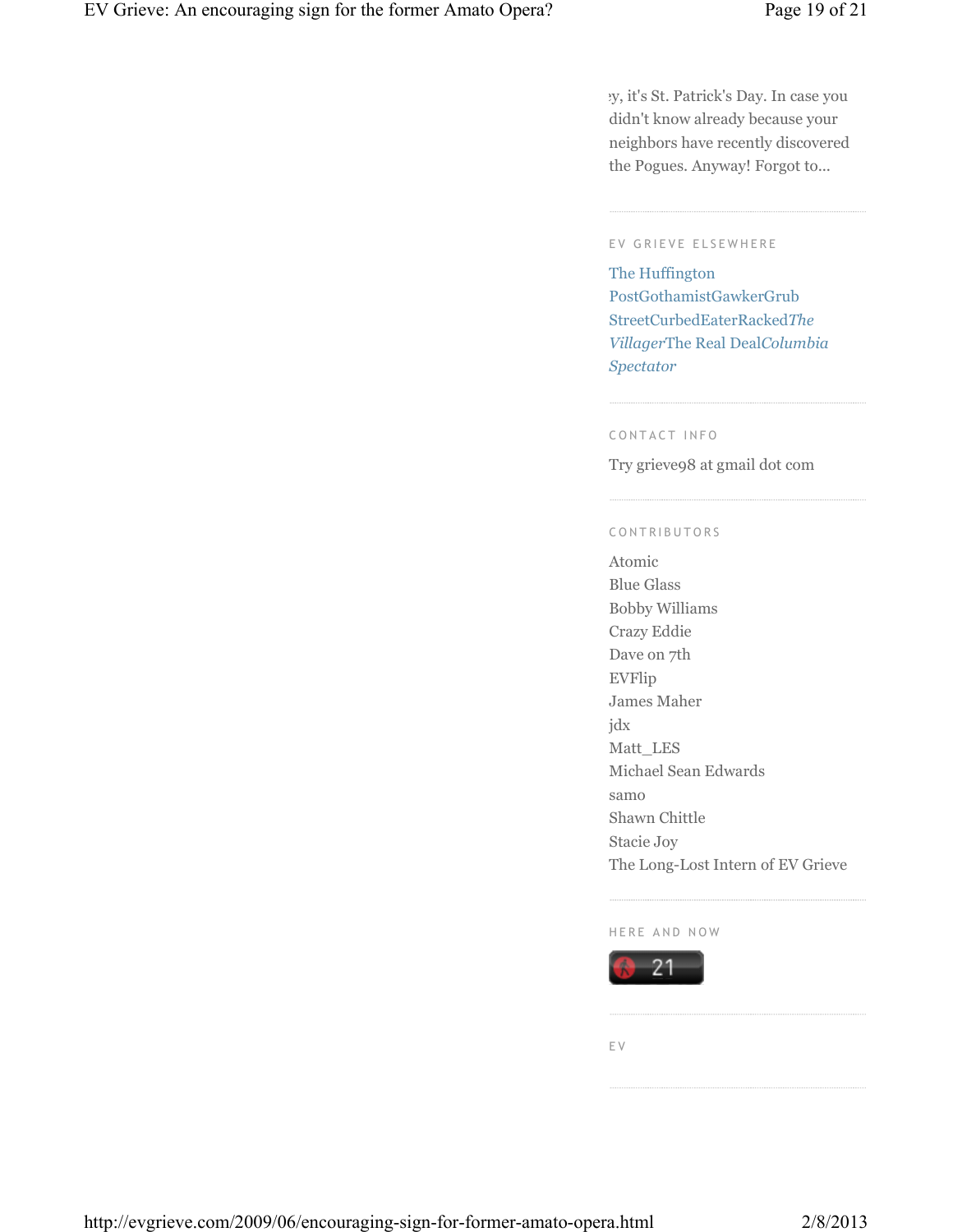



S U B S C R I B E T O

http://evgrieve.com/2009/06/encouraging-sign-for-former-amato-opera.html 2/8/2013